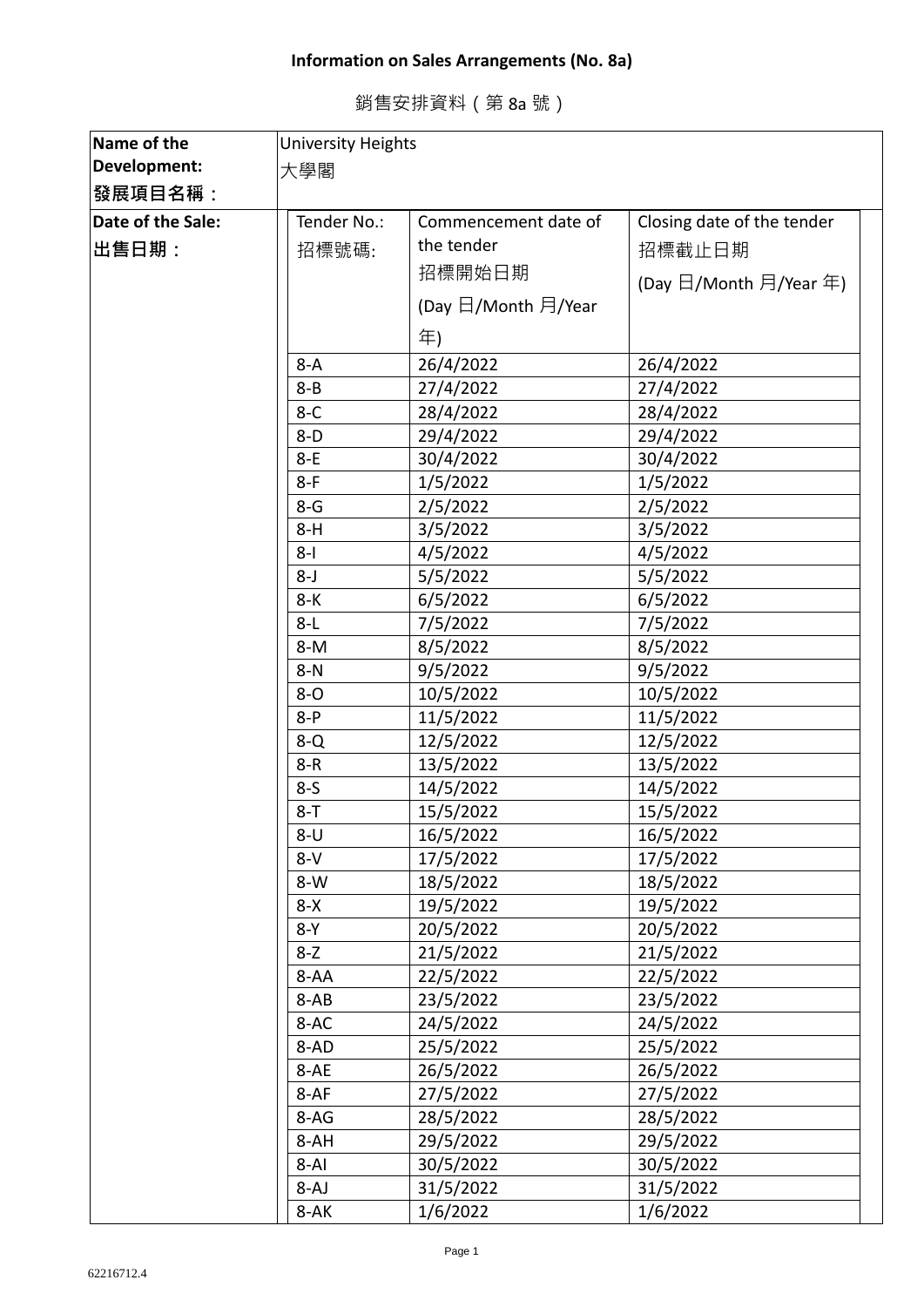|                   | $8 - AL$         | 2/6/2022                   |           | 2/6/2022                     |           |
|-------------------|------------------|----------------------------|-----------|------------------------------|-----------|
|                   | 8-AM             | 3/6/2022                   |           | 3/6/2022                     |           |
|                   | 8-AN             | 4/6/2022                   |           | 4/6/2022                     |           |
|                   | $8-AO$           | 5/6/2022                   |           | 5/6/2022                     |           |
|                   | 8-AP             | 6/6/2022                   |           | 6/6/2022                     |           |
|                   | 8-AQ             | 7/6/2022                   |           | 7/6/2022                     |           |
|                   | 8-AR             | 8/6/2022                   |           | 8/6/2022                     |           |
|                   | $8-AS$           | 9/6/2022                   |           | 9/6/2022                     |           |
|                   | 8-AT             | 10/6/2022                  |           | 10/6/2022                    |           |
|                   | 8-AU             | 11/6/2022                  |           | 11/6/2022                    |           |
|                   | 8-AV             | 12/6/2022                  |           | 12/6/2022                    |           |
|                   | 8-AW             | 13/6/2022                  |           | 13/6/2022                    |           |
|                   | $8 - AX$         | 14/6/2022                  |           | 14/6/2022                    |           |
|                   |                  |                            |           |                              |           |
|                   | 8-AY<br>$8 - AZ$ | 15/6/2022<br>16/6/2022     |           | 15/6/2022                    |           |
|                   |                  |                            |           | 16/6/2022                    |           |
|                   | 8-BA<br>$8 - BB$ | 17/6/2022                  |           | 17/6/2022<br>18/6/2022       |           |
|                   | 8-BC             | 18/6/2022                  |           | 19/6/2022                    |           |
|                   | 8-BD             | 19/6/2022<br>20/6/2022     |           | 20/6/2022                    |           |
|                   | 8-BE             | 21/6/2022                  |           | 21/6/2022                    |           |
|                   | $8 - BF$         | 22/6/2022                  |           | 22/6/2022                    |           |
|                   | $8 - BG$         | 23/6/2022                  |           | 23/6/2022                    |           |
|                   | 8-BH             | 24/6/2022                  |           | 24/6/2022                    |           |
|                   | $8 - B1$         | 25/6/2022                  |           | 25/6/2022                    |           |
|                   | $8 - BJ$         | 26/6/2022                  |           | 26/6/2022                    |           |
|                   | 8-BK             | 27/6/2022                  |           | 27/6/2022                    |           |
|                   | $8 - BL$         | 28/6/2022                  |           | 28/6/2022                    |           |
|                   | 8-BM             | 29/6/2022                  |           | 29/6/2022                    |           |
|                   | 8-BN             | 30/6/2022                  |           | 30/6/2022                    |           |
| Time of the Sale: |                  |                            |           |                              |           |
| ∣出售時間:            | Tender           | Commencement date and time |           | Closing date and time of the |           |
|                   | $No.$ :          | of the tender              |           | tender                       |           |
|                   | 招標號              | 招標開始日期及時間                  |           | 招標截止日期及時間                    |           |
|                   |                  |                            |           |                              |           |
|                   | 碼:               |                            |           |                              |           |
|                   |                  | Date 日期                    | Time 時間   | Date 日期                      | Time 時間   |
|                   |                  | (Day 日/Month 月             |           | (Day $\boxdot$ /Month        |           |
|                   |                  | /Year 年)                   |           | 月/Year 年)                    |           |
|                   | $8-A$            | 26/4/2022                  | 1:00 p.m. | 26/4/2022                    | 2:00 p.m. |
|                   |                  |                            | 下午1時      |                              | 下午2時      |
|                   | $8 - B$          | 27/4/2022                  | 1:00 p.m. | 27/4/2022                    | 2:00 p.m. |
|                   |                  |                            | 下午1時      |                              | 下午2時      |
|                   |                  |                            |           |                              |           |
|                   | $8-C$            | 28/4/2022                  | 1:00 p.m. | 28/4/2022                    | 2:00 p.m. |
|                   |                  |                            | 下午1時      |                              | 下午2時      |
|                   | $8-D$            | 29/4/2022                  | 1:00 p.m. | 29/4/2022                    | 2:00 p.m. |
|                   |                  |                            | 下午1時      |                              | 下午2時      |
|                   | $8-E$            | 30/4/2022                  | 1:00 p.m. | 30/4/2022                    | 2:00 p.m. |
|                   |                  |                            | 下午1時      |                              | 下午2時      |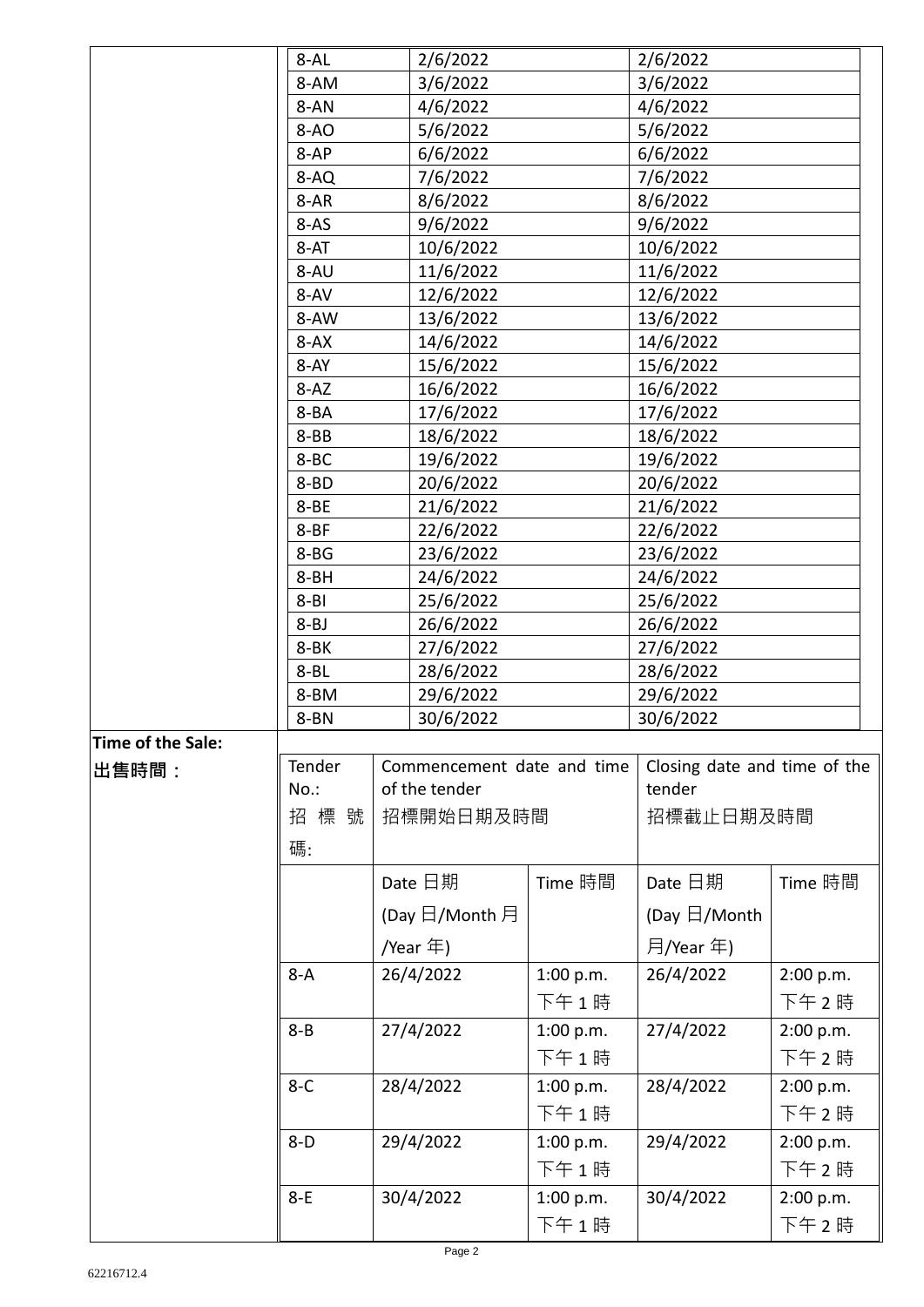| $8-F$   | 1/5/2022  | 1:00 p.m. | 1/5/2022  | 2:00 p.m. |
|---------|-----------|-----------|-----------|-----------|
|         |           | 下午1時      |           | 下午 2時     |
| $8 - G$ | 2/5/2022  | 1:00 p.m. | 2/5/2022  | 2:00 p.m. |
|         |           | 下午1時      |           | 下午 2時     |
| $8-H$   | 3/5/2022  | 1:00 p.m. | 3/5/2022  | 2:00 p.m. |
|         |           | 下午1時      |           | 下午 2時     |
| $8 - 1$ | 4/5/2022  | 1:00 p.m. | 4/5/2022  | 2:00 p.m. |
|         |           | 下午1時      |           | 下午2時      |
| $8 - J$ | 5/5/2022  | 1:00 p.m. | 5/5/2022  | 2:00 p.m. |
|         |           | 下午1時      |           | 下午2時      |
| $8-K$   | 6/5/2022  | 1:00 p.m. | 6/5/2022  | 2:00 p.m. |
|         |           | 下午1時      |           | 下午2時      |
| $8-L$   | 7/5/2022  | 1:00 p.m. | 7/5/2022  | 2:00 p.m. |
|         |           | 下午1時      |           | 下午2時      |
| $8-M$   | 8/5/2022  | 1:00 p.m. | 8/5/2022  | 2:00 p.m. |
|         |           | 下午1時      |           | 下午 2 時    |
| $8-N$   | 9/5/2022  | 1:00 p.m. | 9/5/2022  | 2:00 p.m. |
|         |           | 下午1時      |           | 下午 2 時    |
| $8 - O$ | 10/5/2022 | 1:00 p.m. | 10/5/2022 | 2:00 p.m. |
|         |           | 下午1時      |           | 下午 2時     |
| $8-P$   | 11/5/2022 | 1:00 p.m. | 11/5/2022 | 2:00 p.m. |
|         |           | 下午1時      |           | 下午 2時     |
| $8-Q$   | 12/5/2022 | 1:00 p.m. | 12/5/2022 | 2:00 p.m. |
|         |           | 下午1時      |           | 下午 2時     |
| $8 - R$ | 13/5/2022 | 1:00 p.m. | 13/5/2022 | 2:00 p.m. |
|         |           | 下午 1 時    |           | 下午 2時     |
| $8-5$   | 14/5/2022 | 1:00 p.m. | 14/5/2022 | 2:00 p.m. |
|         |           | 下午1時      |           | 下午2時      |
| $8 - T$ | 15/5/2022 | 1:00 p.m. | 15/5/2022 | 2:00 p.m. |
|         |           | 下午1時      |           | 下午2時      |
| $8 - U$ | 16/5/2022 | 1:00 p.m. | 16/5/2022 | 2:00 p.m. |
|         |           | 下午1時      |           | 下午2時      |
| $8-V$   | 17/5/2022 | 1:00 p.m. | 17/5/2022 | 2:00 p.m. |
|         |           | 下午1時      |           | 下午 2時     |
| $8-W$   | 18/5/2022 | 1:00 p.m. | 18/5/2022 | 2:00 p.m. |
|         |           | 下午1時      |           | 下午 2時     |
| $8-X$   | 19/5/2022 | 1:00 p.m. | 19/5/2022 | 2:00 p.m. |
|         |           | 下午1時      |           | 下午2時      |
| $8-Y$   | 20/5/2022 | 1:00 p.m. | 20/5/2022 | 2:00 p.m. |
|         |           | 下午1時      |           | 下午 2時     |
| $8-Z$   | 21/5/2022 | 1:00 p.m. | 21/5/2022 | 2:00 p.m. |
|         |           | 下午1時      |           | 下午2時      |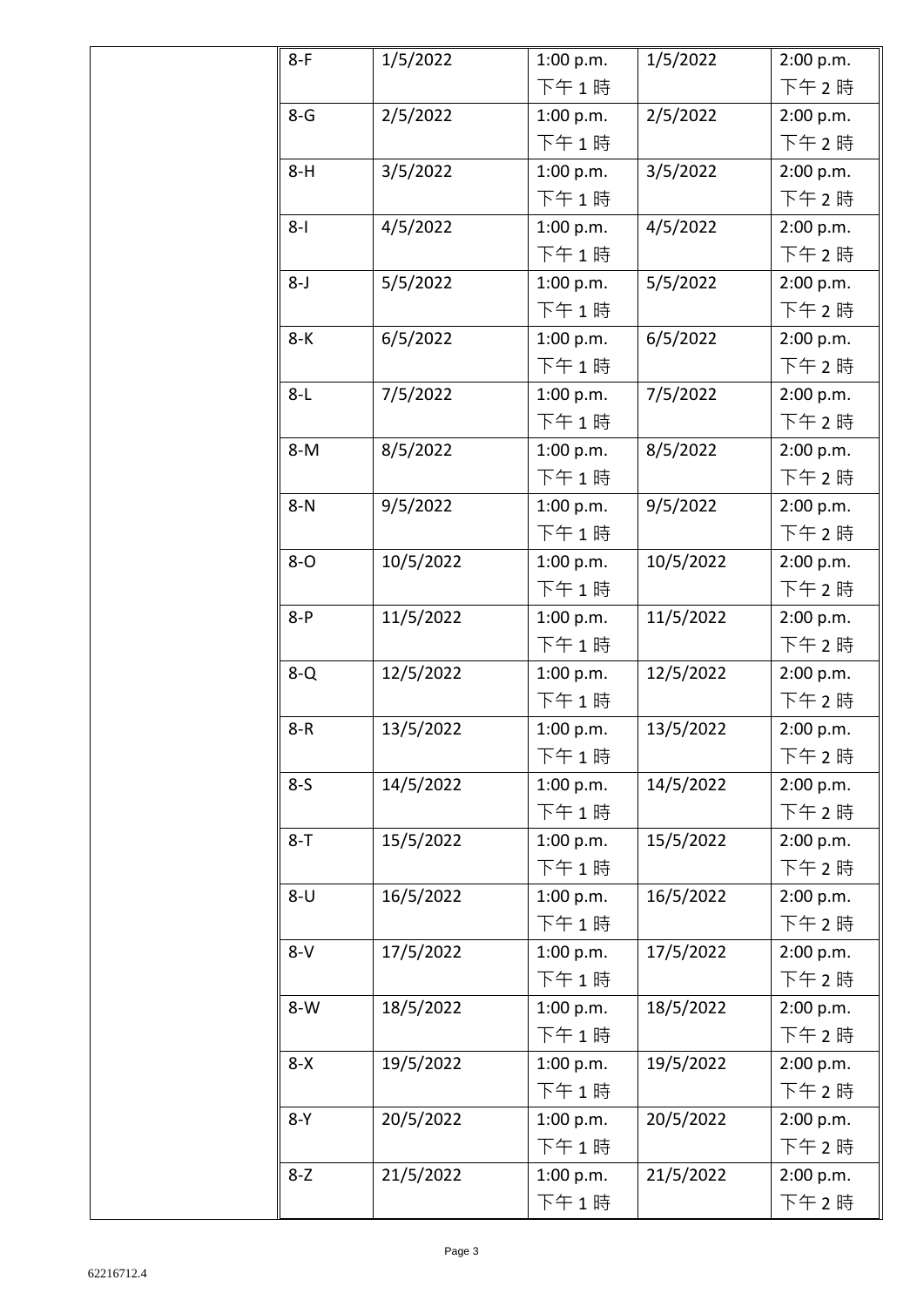| 8-AA     | 22/5/2022 | 1:00 p.m. | 22/5/2022 | 2:00 p.m. |
|----------|-----------|-----------|-----------|-----------|
|          |           | 下午1時      |           | 下午2時      |
| $8-AB$   | 23/5/2022 | 1:00 p.m. | 23/5/2022 | 2:00 p.m. |
|          |           | 下午1時      |           | 下午2時      |
| 8-AC     | 24/5/2022 | 1:00 p.m. | 24/5/2022 | 2:00 p.m. |
|          |           | 下午1時      |           | 下午2時      |
| 8-AD     | 25/5/2022 | 1:00 p.m. | 25/5/2022 | 2:00 p.m. |
|          |           | 下午1時      |           | 下午 2時     |
| 8-AE     | 26/5/2022 | 1:00 p.m. | 26/5/2022 | 2:00 p.m. |
|          |           | 下午1時      |           | 下午2時      |
| $8-AF$   | 27/5/2022 | 1:00 p.m. | 27/5/2022 | 2:00 p.m. |
|          |           | 下午1時      |           | 下午2時      |
| $8-AG$   | 28/5/2022 | 1:00 p.m. | 28/5/2022 | 2:00 p.m. |
|          |           | 下午1時      |           | 下午2時      |
| 8-AH     | 29/5/2022 | 1:00 p.m. | 29/5/2022 | 2:00 p.m. |
|          |           | 下午1時      |           | 下午 2時     |
| $8 - AI$ | 30/5/2022 | 1:00 p.m. | 30/5/2022 | 2:00 p.m. |
|          |           | 下午1時      |           | 下午 2時     |
| $8-AJ$   | 31/5/2022 | 1:00 p.m. | 31/5/2022 | 2:00 p.m. |
|          |           | 下午1時      |           | 下午 2時     |
| 8-AK     | 1/6/2022  | 1:00 p.m. | 1/6/2022  | 2:00 p.m. |
|          |           | 下午1時      |           | 下午 2時     |
| 8-AL     | 2/6/2022  | 1:00 p.m. | 2/6/2022  | 2:00 p.m. |
|          |           | 下午1時      |           | 下午 2時     |
| 8-AM     | 3/6/2022  | 1:00 p.m. | 3/6/2022  | 2:00 p.m. |
|          |           | 下午1時      |           | 下午 2 時    |
| 8-AN     | 4/6/2022  | 1:00 p.m. | 4/6/2022  | 2:00 p.m. |
|          |           | 下午1時      |           | 下午 2時     |
| $8-AO$   | 5/6/2022  | 1:00 p.m. | 5/6/2022  | 2:00 p.m. |
|          |           | 下午1時      |           | 下午 2時     |
| $8-AP$   | 6/6/2022  | 1:00 p.m. | 6/6/2022  | 2:00 p.m. |
|          |           | 下午1時      |           | 下午 2時     |
| 8-AQ     | 7/6/2022  | 1:00 p.m. | 7/6/2022  | 2:00 p.m. |
|          |           | 下午1時      |           | 下午 2時     |
| 8-AR     | 8/6/2022  | 1:00 p.m. | 8/6/2022  | 2:00 p.m. |
|          |           | 下午1時      |           | 下午 2時     |
| $8-AS$   | 9/6/2022  | 1:00 p.m. | 9/6/2022  | 2:00 p.m. |
|          |           | 下午1時      |           | 下午 2時     |
| $8 - AT$ | 10/6/2022 | 1:00 p.m. | 10/6/2022 | 2:00 p.m. |
|          |           | 下午1時      |           | 下午 2時     |
| 8-AU     | 11/6/2022 | 1:00 p.m. | 11/6/2022 | 2:00 p.m. |
|          |           | 下午1時      |           | 下午2時      |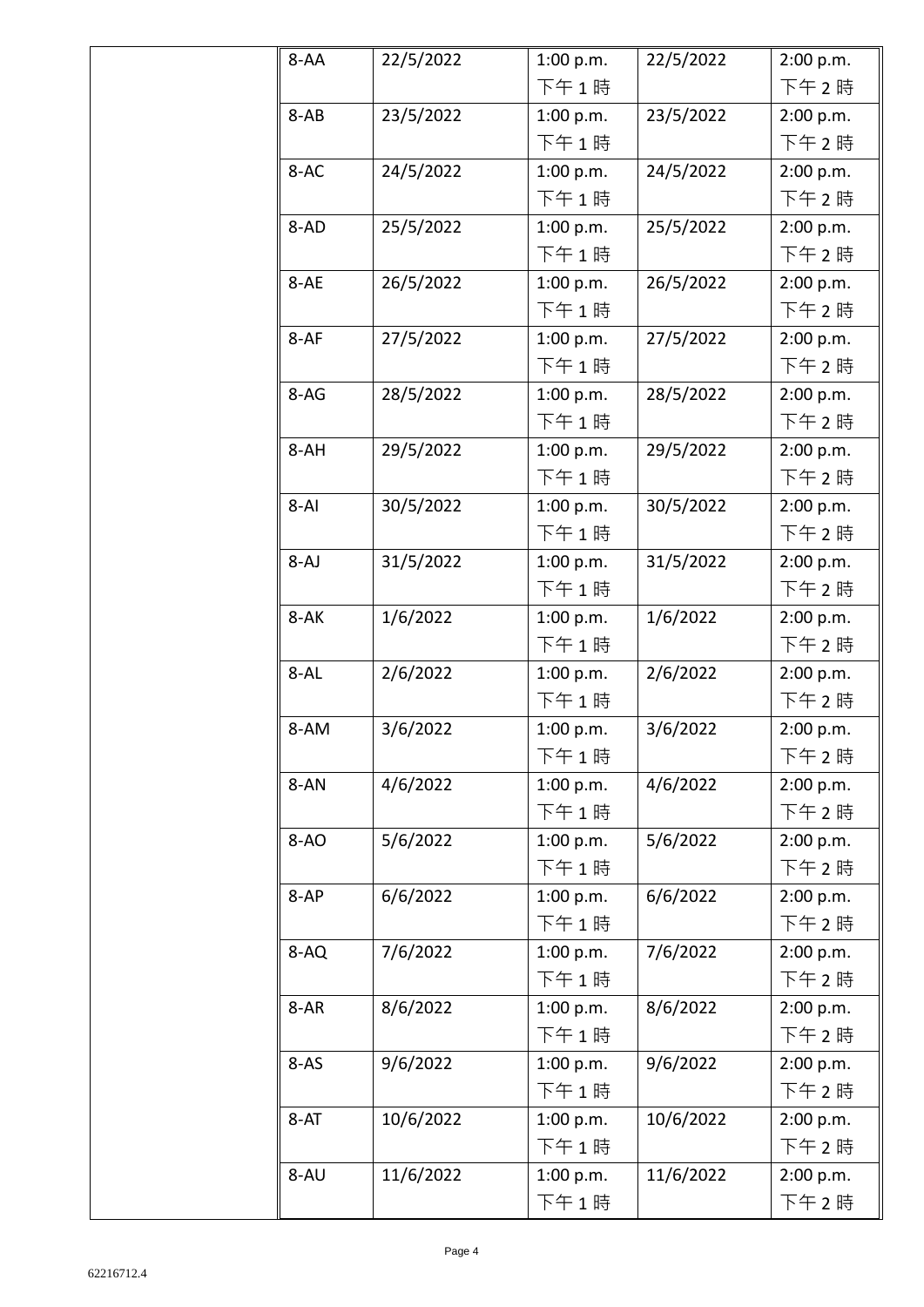| 8-AV      | 12/6/2022 | 1:00 p.m. | 12/6/2022 | 2:00 p.m. |
|-----------|-----------|-----------|-----------|-----------|
|           |           | 下午1時      |           | 下午2時      |
| 8-AW      | 13/6/2022 | 1:00 p.m. | 13/6/2022 | 2:00 p.m. |
|           |           | 下午1時      |           | 下午2時      |
| $8 - AX$  | 14/6/2022 | 1:00 p.m. | 14/6/2022 | 2:00 p.m. |
|           |           | 下午1時      |           | 下午2時      |
| $8 - AY$  | 15/6/2022 | 1:00 p.m. | 15/6/2022 | 2:00 p.m. |
|           |           | 下午1時      |           | 下午2時      |
| $8 - AZ$  | 16/6/2022 | 1:00 p.m. | 16/6/2022 | 2:00 p.m. |
|           |           | 下午1時      |           | 下午2時      |
| 8-BA      | 17/6/2022 | 1:00 p.m. | 17/6/2022 | 2:00 p.m. |
|           |           | 下午1時      |           | 下午2時      |
| $8 - BB$  | 18/6/2022 | 1:00 p.m. | 18/6/2022 | 2:00 p.m. |
|           |           | 下午1時      |           | 下午2時      |
| 8-BC      | 19/6/2022 | 1:00 p.m. | 19/6/2022 | 2:00 p.m. |
|           |           | 下午1時      |           | 下午2時      |
| 8-BD      | 20/6/2022 | 1:00 p.m. | 20/6/2022 | 2:00 p.m. |
|           |           | 下午1時      |           | 下午2時      |
| $8 - BE$  | 21/6/2022 | 1:00 p.m. | 21/6/2022 | 2:00 p.m. |
|           |           | 下午1時      |           | 下午2時      |
| $8 - B$ F | 22/6/2022 | 1:00 p.m. | 22/6/2022 | 2:00 p.m. |
|           |           | 下午1時      |           | 下午2時      |
| $8 - BG$  | 23/6/2022 | 1:00 p.m. | 23/6/2022 | 2:00 p.m. |
|           |           | 下午1時      |           | 下午2時      |
| $8 - BH$  | 24/6/2022 | 1:00 p.m. | 24/6/2022 | 2:00 p.m. |
|           |           | 下午1時      |           | 下午 2 時    |
| $8 - B1$  | 25/6/2022 | 1:00 p.m. | 25/6/2022 | 2:00 p.m. |
|           |           | 下午1時      |           | 下午 2 時    |
| $8 - BJ$  | 26/6/2022 | 1:00 p.m. | 26/6/2022 | 2:00 p.m. |
|           |           | 下午1時      |           | 下午2時      |
| 8-BK      | 27/6/2022 | 1:00 p.m. | 27/6/2022 | 2:00 p.m. |
|           |           | 下午1時      |           | 下午2時      |
| $8 - BL$  | 28/6/2022 | 1:00 p.m. | 28/6/2022 | 2:00 p.m. |
|           |           | 下午1時      |           | 下午 2時     |
| 8-BM      | 29/6/2022 | 1:00 p.m. | 29/6/2022 | 2:00 p.m. |
|           |           | 下午1時      |           | 下午 2時     |
| 8-BN      | 30/6/2022 | 1:00 p.m. | 30/6/2022 | 2:00 p.m. |
|           |           | 下午1時      |           | 下午2時      |

備註︰請參閱下項「其他事項」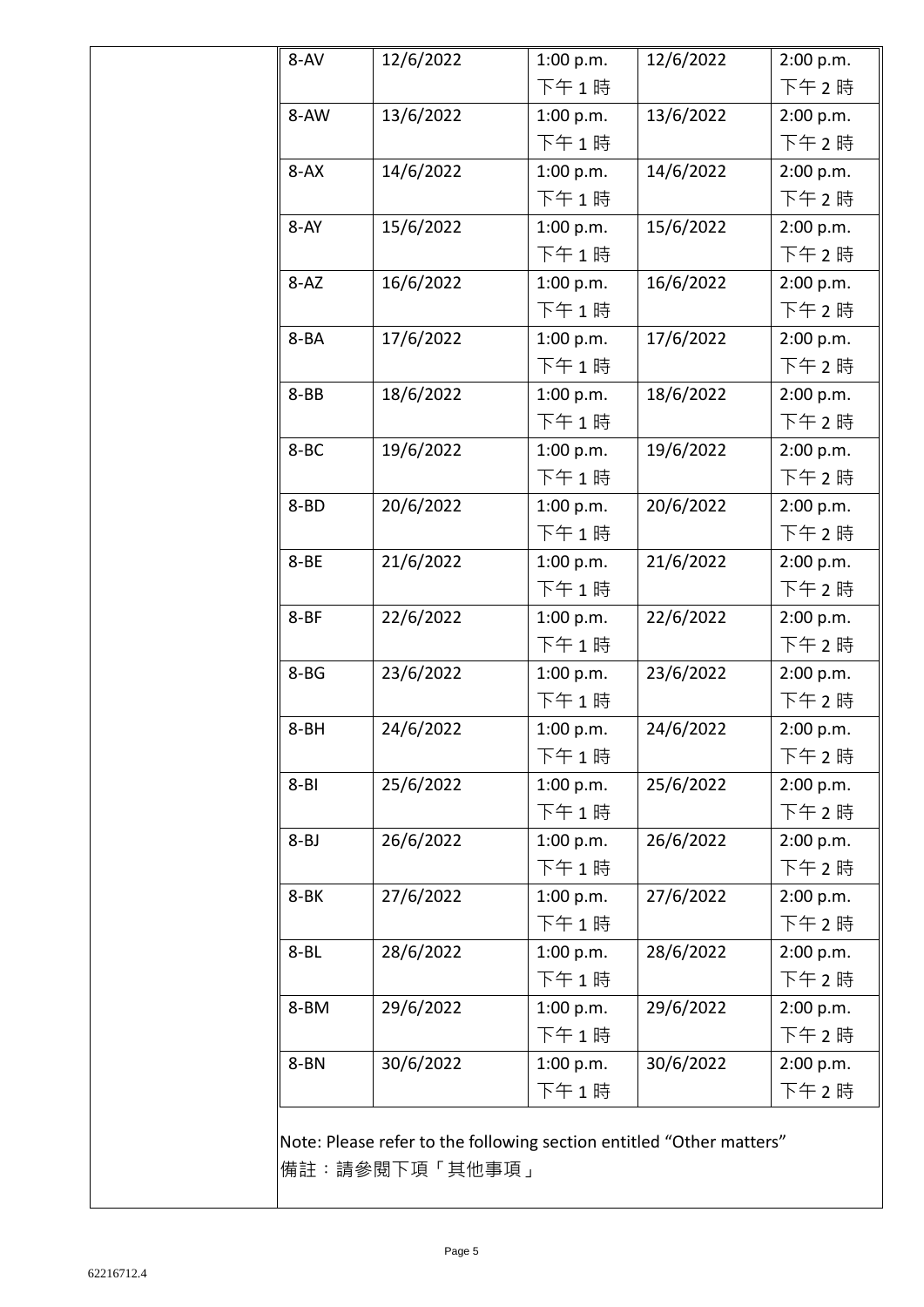| Place where the sale                         |  |                                                                             | 5 <sup>th</sup> Floor, Tower Two, Nina Tower, No.8 Yeung Uk Road, Tsuen Wan, New                                                                                                                           |  |  |
|----------------------------------------------|--|-----------------------------------------------------------------------------|------------------------------------------------------------------------------------------------------------------------------------------------------------------------------------------------------------|--|--|
| will take place:                             |  | Territories, Hong Kong (the "Sales Office")                                 |                                                                                                                                                                                                            |  |  |
| ∣出售地點:                                       |  |                                                                             | 香港新界荃灣楊屋道 8 號如心廣場第 2 座 5 樓 (「 <b>售樓處</b> 」)                                                                                                                                                                |  |  |
| Number of specified                          |  | $\overline{2}$                                                              |                                                                                                                                                                                                            |  |  |
| residential properties                       |  |                                                                             |                                                                                                                                                                                                            |  |  |
| that will be offered to                      |  |                                                                             |                                                                                                                                                                                                            |  |  |
| be sold:                                     |  |                                                                             |                                                                                                                                                                                                            |  |  |
| <b> 將提供出售的指明住</b>                            |  |                                                                             |                                                                                                                                                                                                            |  |  |
| 宅物業的數目:                                      |  |                                                                             |                                                                                                                                                                                                            |  |  |
|                                              |  |                                                                             | Description of the specified residential properties that will be offered to be sold:                                                                                                                       |  |  |
|                                              |  | <b> 將提供出售的指明住宅物業的描述:</b>                                                    |                                                                                                                                                                                                            |  |  |
|                                              |  | The following units in Tower 1 of the Development:                          |                                                                                                                                                                                                            |  |  |
| 以下在發展項目第1座的單位:                               |  |                                                                             |                                                                                                                                                                                                            |  |  |
| 5A, 5B                                       |  |                                                                             |                                                                                                                                                                                                            |  |  |
|                                              |  |                                                                             |                                                                                                                                                                                                            |  |  |
|                                              |  | Note: Please refer to the following section entitled "Other matters"        |                                                                                                                                                                                                            |  |  |
| 備註:請參閱下項「其他事項」                               |  |                                                                             |                                                                                                                                                                                                            |  |  |
|                                              |  |                                                                             |                                                                                                                                                                                                            |  |  |
|                                              |  |                                                                             | The method to be used to determine the order of priority in which each of the persons interested in<br>purchasing any of the specified residential properties may select the residential property that the |  |  |
| person wishes to purchase:                   |  |                                                                             |                                                                                                                                                                                                            |  |  |
|                                              |  |                                                                             | 將會使用何種方法決定有意購買該等指明住宅物業的每名人士可揀選其意欲購買的住宅物業的優                                                                                                                                                                 |  |  |
| 先次序:                                         |  |                                                                             |                                                                                                                                                                                                            |  |  |
|                                              |  |                                                                             |                                                                                                                                                                                                            |  |  |
|                                              |  | Sale by Tender – see details and particulars in the relevant tender notice. |                                                                                                                                                                                                            |  |  |
|                                              |  | 以招標方式出售 - 請參閱相關招標公告的細節和詳情。                                                  |                                                                                                                                                                                                            |  |  |
|                                              |  |                                                                             |                                                                                                                                                                                                            |  |  |
|                                              |  |                                                                             | Interested purchaser should refer to the Tender Document (including the Tender Notice, the Offer Form                                                                                                      |  |  |
|                                              |  |                                                                             | and the Conditions of Sale) which will be made available for viewing and collection at the Sales Office free                                                                                               |  |  |
|                                              |  | of charge during the following periods:                                     |                                                                                                                                                                                                            |  |  |
| 有興趣購買之買家請參閱招標文件(包括招標公告、要約表格及出售條款)。招標文件(包括招標公 |  |                                                                             |                                                                                                                                                                                                            |  |  |
| 告、要約表格及出售條款) 可於以下時段於售樓處免費參閱及領取:              |  |                                                                             |                                                                                                                                                                                                            |  |  |
| Tender                                       |  | Specified residential properties                                            | Tender Document (including the Tender Notice,                                                                                                                                                              |  |  |
| $No.$ :                                      |  | that will be offered to be sold                                             | the Offer Form and the Conditions of Sale) will be                                                                                                                                                         |  |  |
| 招標號碼:                                        |  | 將提供出售的指明住宅物業                                                                | made available for viewing and collection during                                                                                                                                                           |  |  |
|                                              |  |                                                                             | the following periods                                                                                                                                                                                      |  |  |
|                                              |  |                                                                             | 招標文件(包括招標公告、要約表格及出售條                                                                                                                                                                                       |  |  |
|                                              |  |                                                                             | 款)可於以下時段參閱及領取                                                                                                                                                                                              |  |  |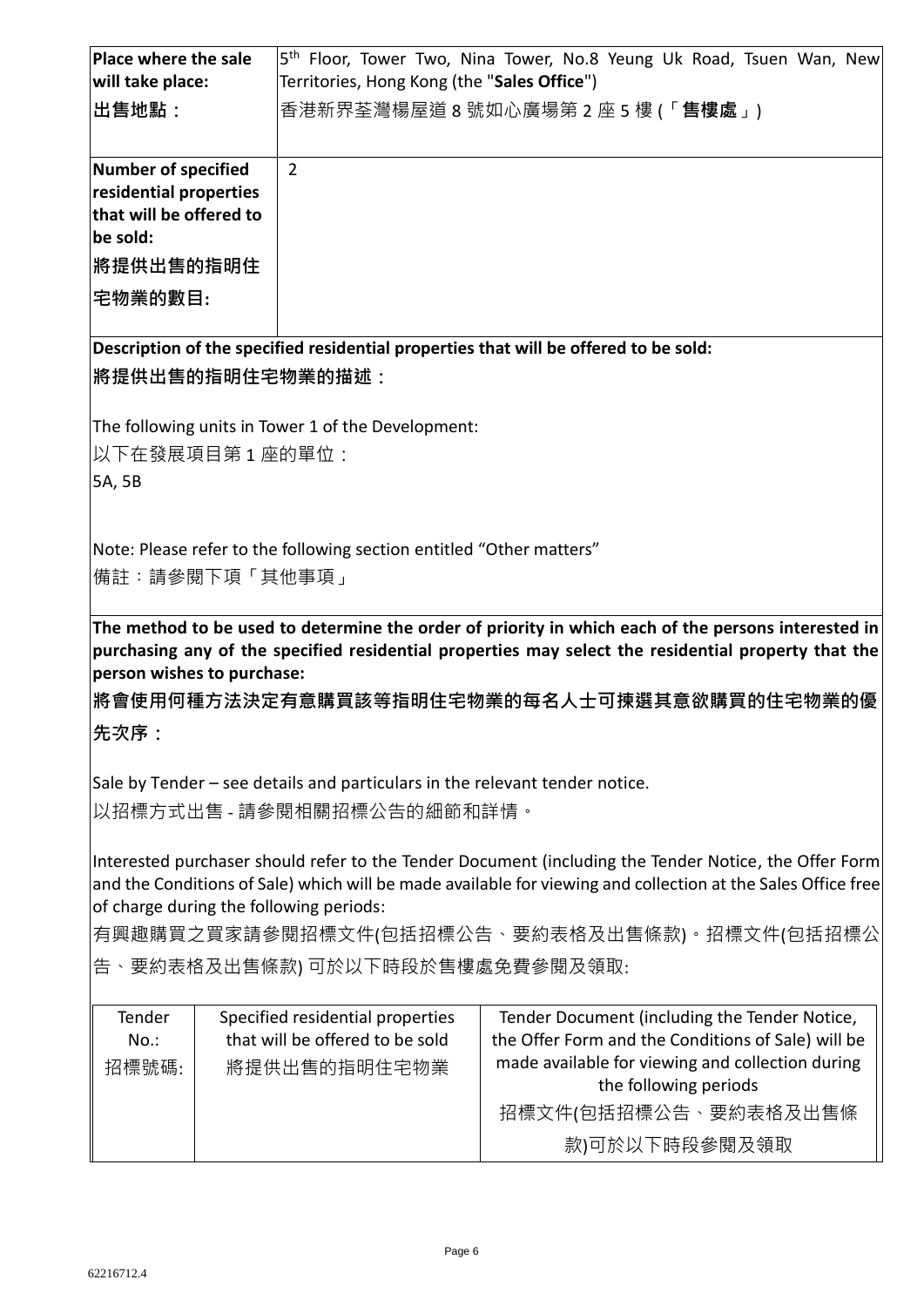|         |                                                                                                                                                                                                        | Date 日期                     | Time 時間                                     |
|---------|--------------------------------------------------------------------------------------------------------------------------------------------------------------------------------------------------------|-----------------------------|---------------------------------------------|
|         |                                                                                                                                                                                                        | (Day $\boxdot$ /Month       |                                             |
|         |                                                                                                                                                                                                        | 月/Year 年)                   |                                             |
|         |                                                                                                                                                                                                        |                             |                                             |
| $8-A$   | All<br>specified<br>residential<br>the<br>properties set out in the Sales<br>Arrangements (Please refer to the<br>following section entitled "Other<br>matters")<br>所有於銷售安排中列出的指明住<br>宅物業(請參閱下項「其他事項」) | 23/4/2022 to 至<br>26/4/2022 | From 11:00 a.m. to 2:00 p.m.<br>由上午11時至下午2時 |
| $8 - B$ | All the available and remaining                                                                                                                                                                        | 27/4/2022                   | From 11:00 a.m. to 2:00 p.m.                |
|         | specified residential properties<br>所有可供出售及餘下的指明住宅<br>物業                                                                                                                                               |                             | 由上午11時至下午2時                                 |
| $8-C$   | All the available and remaining<br>specified residential properties<br>所有可供出售及餘下的指明住宅<br>物業                                                                                                            | 28/4/2022                   | From 11:00 a.m. to 2:00 p.m.<br>由上午11時至下午2時 |
| $8-D$   | All the available and remaining<br>specified residential properties<br>所有可供出售及餘下的指明住宅<br>物業                                                                                                            | 29/4/2022                   | From 11:00 a.m. to 2:00 p.m.<br>由上午11時至下午2時 |
| $8-E$   | All the available and remaining<br>specified residential properties<br>所有可供出售及餘下的指明住宅<br>物業                                                                                                            | 30/4/2022                   | From 11:00 a.m. to 2:00 p.m.<br>由上午11時至下午2時 |
| $8-F$   | All the available and remaining<br>specified residential properties<br>所有可供出售及餘下的指明住宅<br>物業                                                                                                            | 1/5/2022                    | From 11:00 a.m. to 2:00 p.m.<br>由上午11時至下午2時 |
| $8-G$   | All the available and remaining<br>specified residential properties<br>所有可供出售及餘下的指明住宅<br>物業                                                                                                            | 2/5/2022                    | From 11:00 a.m. to 2:00 p.m.<br>由上午11時至下午2時 |
| $8-H$   | All the available and remaining<br>specified residential properties<br>所有可供出售及餘下的指明住宅<br>物業                                                                                                            | 3/5/2022                    | From 11:00 a.m. to 2:00 p.m.<br>由上午11時至下午2時 |
| $8 - 1$ | All the available and remaining<br>specified residential properties<br>所有可供出售及餘下的指明住宅<br>物業                                                                                                            | 4/5/2022                    | From 11:00 a.m. to 2:00 p.m.<br>由上午11時至下午2時 |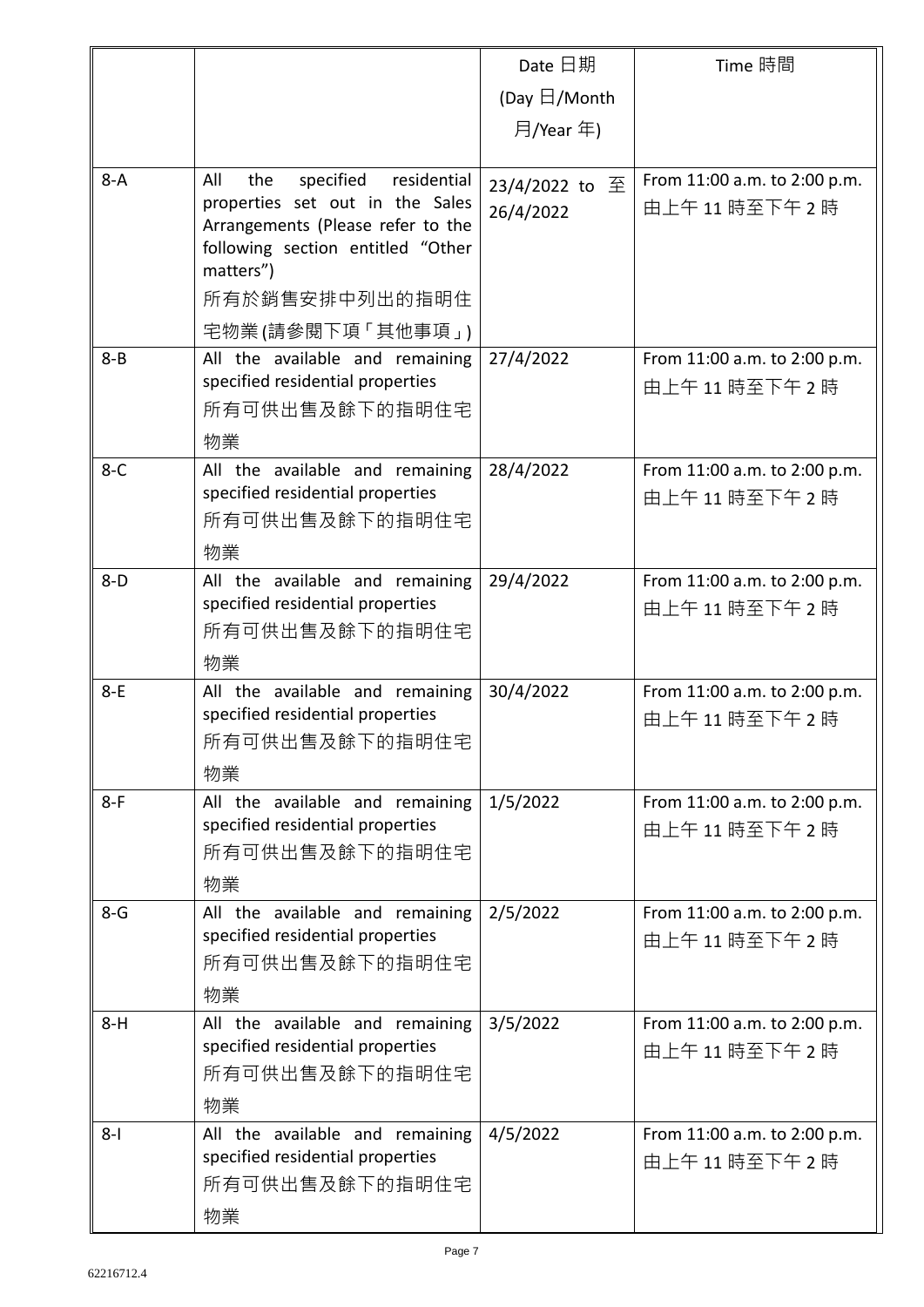| $8 - J$ | All the available and remaining<br>specified residential properties<br>所有可供出售及餘下的指明住宅       | 5/5/2022  | From 11:00 a.m. to 2:00 p.m.<br>由上午11時至下午2時 |
|---------|---------------------------------------------------------------------------------------------|-----------|---------------------------------------------|
| $8-K$   | 物業<br>All the available and remaining<br>specified residential properties                   | 6/5/2022  | From 11:00 a.m. to 2:00 p.m.<br>由上午11時至下午2時 |
|         | 所有可供出售及餘下的指明住宅<br>物業                                                                        |           |                                             |
| $8-L$   | All the available and remaining<br>specified residential properties<br>所有可供出售及餘下的指明住宅<br>物業 | 7/5/2022  | From 11:00 a.m. to 2:00 p.m.<br>由上午11時至下午2時 |
| $8-M$   | All the available and remaining<br>specified residential properties<br>所有可供出售及餘下的指明住宅<br>物業 | 8/5/2022  | From 11:00 a.m. to 2:00 p.m.<br>由上午11時至下午2時 |
| $8-N$   | All the available and remaining<br>specified residential properties<br>所有可供出售及餘下的指明住宅<br>物業 | 9/5/2022  | From 11:00 a.m. to 2:00 p.m.<br>由上午11時至下午2時 |
| $8 - O$ | All the available and remaining<br>specified residential properties<br>所有可供出售及餘下的指明住宅<br>物業 | 10/5/2022 | From 11:00 a.m. to 2:00 p.m.<br>由上午11時至下午2時 |
| $8-P$   | All the available and remaining<br>specified residential properties<br>所有可供出售及餘下的指明住宅<br>物業 | 11/5/2022 | From 11:00 a.m. to 2:00 p.m.<br>由上午11時至下午2時 |
| $8 - Q$ | All the available and remaining<br>specified residential properties<br>所有可供出售及餘下的指明住宅<br>物業 | 12/5/2022 | From 11:00 a.m. to 2:00 p.m.<br>由上午11時至下午2時 |
| $8 - R$ | All the available and remaining<br>specified residential properties<br>所有可供出售及餘下的指明住宅<br>物業 | 13/5/2022 | From 11:00 a.m. to 2:00 p.m.<br>由上午11時至下午2時 |
| $8-5$   | All the available and remaining<br>specified residential properties<br>所有可供出售及餘下的指明住宅<br>物業 | 14/5/2022 | From 11:00 a.m. to 2:00 p.m.<br>由上午11時至下午2時 |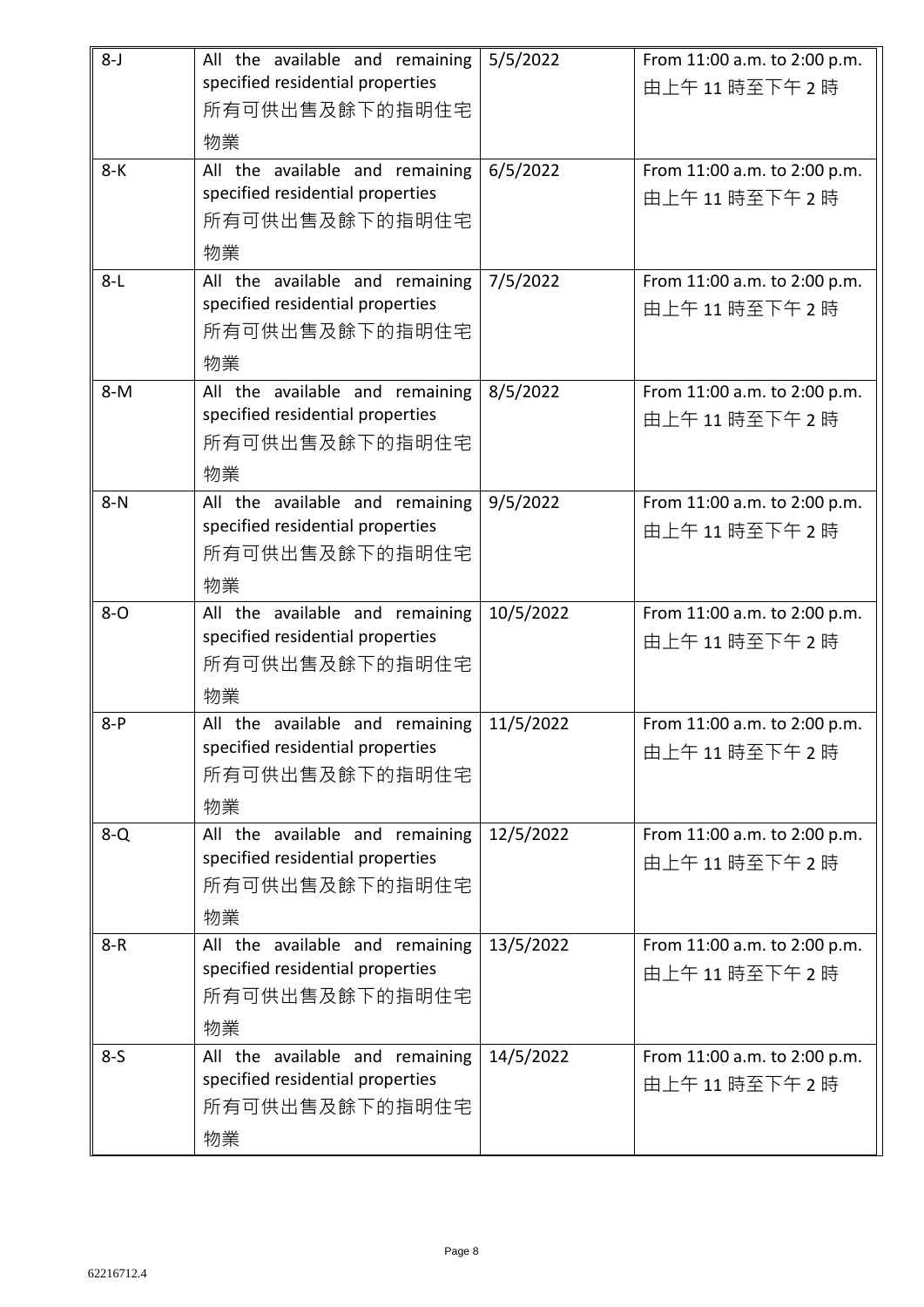| $8 - T$  | All the available and remaining                                     | 15/5/2022 | From 11:00 a.m. to 2:00 p.m.                |
|----------|---------------------------------------------------------------------|-----------|---------------------------------------------|
|          | specified residential properties                                    |           | 由上午11時至下午2時                                 |
|          | 所有可供出售及餘下的指明住宅                                                      |           |                                             |
|          | 物業                                                                  |           |                                             |
| $8 - U$  | All the available and remaining<br>specified residential properties | 16/5/2022 | From 11:00 a.m. to 2:00 p.m.                |
|          | 所有可供出售及餘下的指明住宅                                                      |           | 由上午11時至下午2時                                 |
|          | 物業                                                                  |           |                                             |
| $8-V$    | All the available and remaining                                     | 17/5/2022 | From 11:00 a.m. to 2:00 p.m.                |
|          | specified residential properties                                    |           | 由上午11時至下午2時                                 |
|          | 所有可供出售及餘下的指明住宅                                                      |           |                                             |
|          | 物業                                                                  |           |                                             |
| $8-W$    | All the available and remaining                                     | 18/5/2022 | From 11:00 a.m. to 2:00 p.m.                |
|          | specified residential properties                                    |           | 由上午11時至下午2時                                 |
|          | 所有可供出售及餘下的指明住宅                                                      |           |                                             |
|          | 物業                                                                  |           |                                             |
| $8 - X$  | All the available and remaining                                     | 19/5/2022 | From 11:00 a.m. to 2:00 p.m.                |
|          | specified residential properties<br>所有可供出售及餘下的指明住宅                  |           | 由上午11時至下午2時                                 |
|          |                                                                     |           |                                             |
| $8-Y$    | 物業                                                                  |           |                                             |
|          | All the available and remaining<br>specified residential properties | 20/5/2022 | From 11:00 a.m. to 2:00 p.m.<br>由上午11時至下午2時 |
|          | 所有可供出售及餘下的指明住宅                                                      |           |                                             |
|          | 物業                                                                  |           |                                             |
| $8 - Z$  | All the available and remaining                                     | 21/5/2022 | From 11:00 a.m. to 2:00 p.m.                |
|          | specified residential properties                                    |           | 由上午11時至下午2時                                 |
|          | 所有可供出售及餘下的指明住宅                                                      |           |                                             |
|          | 物業                                                                  |           |                                             |
| $8 - AA$ | All the available and remaining                                     | 22/5/2022 | From 11:00 a.m. to 2:00 p.m.                |
|          | specified residential properties                                    |           | 由上午11時至下午2時                                 |
|          | 所有可供出售及餘下的指明住宅                                                      |           |                                             |
|          | 物業                                                                  |           |                                             |
| $8-AB$   | All the available and remaining<br>specified residential properties | 23/5/2022 | From 11:00 a.m. to 2:00 p.m.                |
|          | 所有可供出售及餘下的指明住宅                                                      |           | 由上午11時至下午2時                                 |
|          | 物業                                                                  |           |                                             |
| 8-AC     | All the available and remaining                                     | 24/5/2022 | From 11:00 a.m. to 2:00 p.m.                |
|          | specified residential properties                                    |           | 由上午11時至下午2時                                 |
|          | 所有可供出售及餘下的指明住宅                                                      |           |                                             |
|          | 物業                                                                  |           |                                             |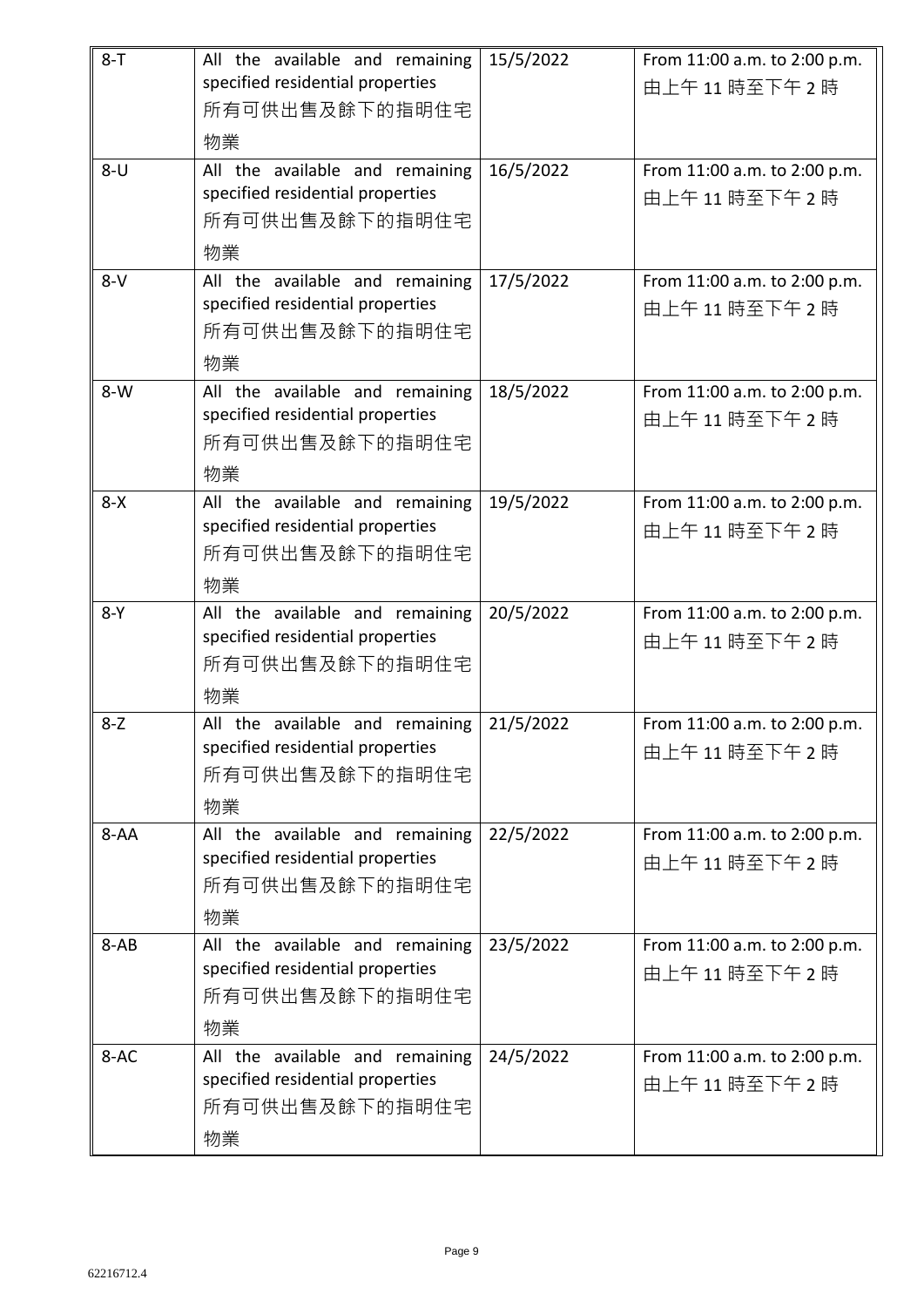| 8-AD     | All the available and remaining<br>specified residential properties                               | 25/5/2022 | From 11:00 a.m. to 2:00 p.m.<br>由上午11時至下午2時 |
|----------|---------------------------------------------------------------------------------------------------|-----------|---------------------------------------------|
|          | 所有可供出售及餘下的指明住宅<br>物業                                                                              |           |                                             |
| 8-AE     | All the available and remaining<br>specified residential properties<br>所有可供出售及餘下的指明住宅<br>物業       | 26/5/2022 | From 11:00 a.m. to 2:00 p.m.<br>由上午11時至下午2時 |
| 8-AF     | All the available and remaining<br>specified residential properties<br>所有可供出售及餘下的指明住宅<br>物業       | 27/5/2022 | From 11:00 a.m. to 2:00 p.m.<br>由上午11時至下午2時 |
| $8-AG$   | All the available and remaining<br>specified residential properties<br>所有可供出售及餘下的指明住宅<br>物業       | 28/5/2022 | From 11:00 a.m. to 2:00 p.m.<br>由上午11時至下午2時 |
| 8-AH     | All the available and remaining<br>specified residential properties<br>所有可供出售及餘下的指明住宅<br>物業       | 29/5/2022 | From 11:00 a.m. to 2:00 p.m.<br>由上午11時至下午2時 |
| $8 - AI$ | All the available and remaining<br>specified residential properties<br>所有可供出售及餘下的指明住宅<br>物業       | 30/5/2022 | From 11:00 a.m. to 2:00 p.m.<br>由上午11時至下午2時 |
| $8-AJ$   | All the available and remaining<br>specified residential properties<br>所有可供出售及餘下的指明住宅<br>物業       | 31/5/2022 | From 11:00 a.m. to 2:00 p.m.<br>由上午11時至下午2時 |
| 8-AK     | All the available and remaining<br>specified<br>residential<br>properties<br>所有可供出售及餘下的指明住宅<br>物業 | 1/6/2022  | From 11:00 a.m. to 2:00 p.m.<br>由上午11時至下午2時 |
| 8-AL     | All the available and remaining<br>specified<br>residential<br>properties<br>所有可供出售及餘下的指明住宅<br>物業 | 2/6/2022  | From 11:00 a.m. to 2:00 p.m.<br>由上午11時至下午2時 |
| 8-AM     | All the available and remaining<br>specified residential properties<br>所有可供出售及餘下的指明住宅<br>物業       | 3/6/2022  | From 11:00 a.m. to 2:00 p.m.<br>由上午11時至下午2時 |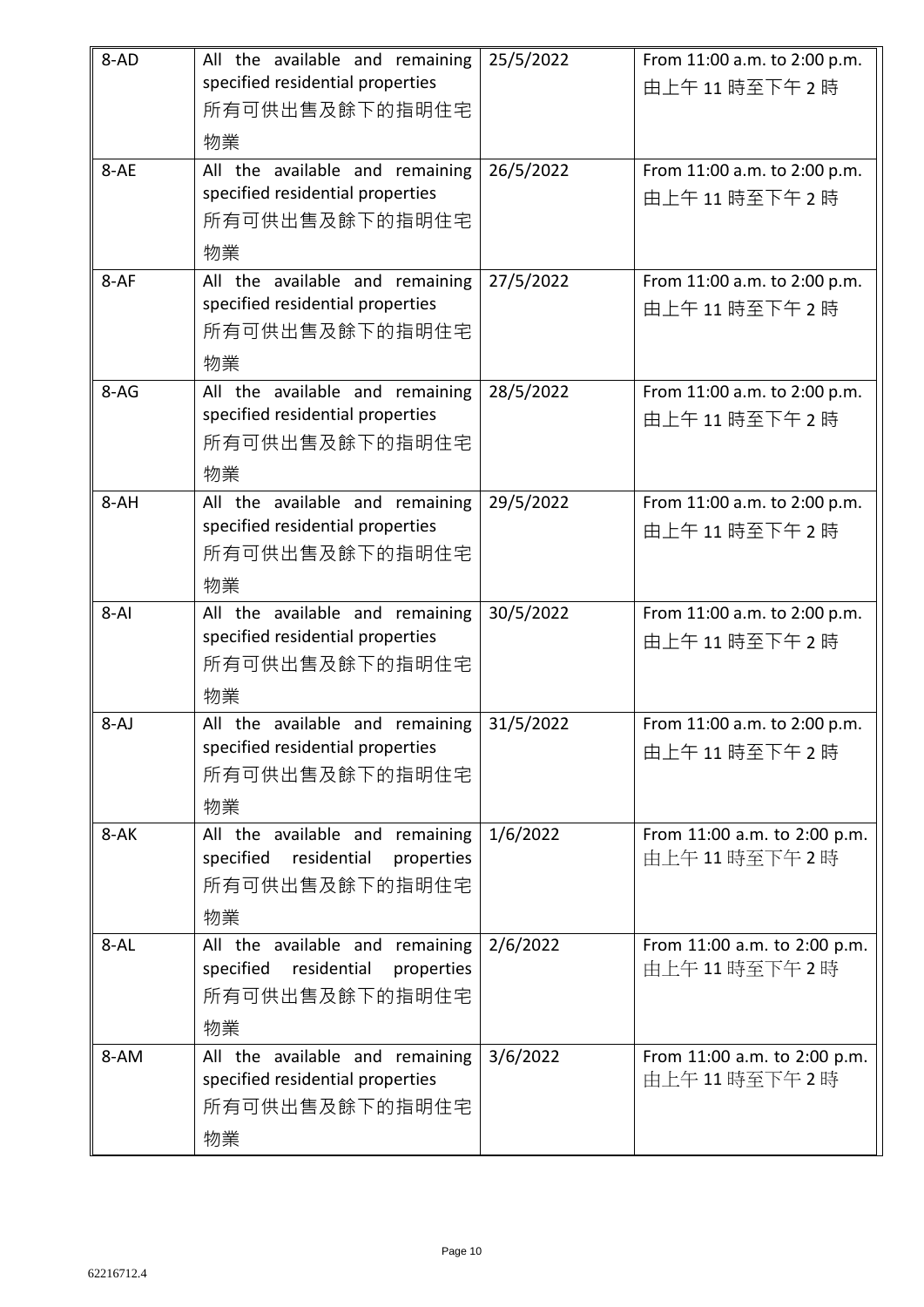| 8-AN   | All the available and remaining<br>specified residential properties<br>所有可供出售及餘下的指明住宅<br>物業 | 4/6/2022  | From 11:00 a.m. to 2:00 p.m.<br>由上午11時至下午2時 |
|--------|---------------------------------------------------------------------------------------------|-----------|---------------------------------------------|
| $8-AO$ | All the available and remaining<br>specified residential properties<br>所有可供出售及餘下的指明住宅<br>物業 | 5/6/2022  | From 11:00 a.m. to 2:00 p.m.<br>由上午11時至下午2時 |
| 8-AP   | All the available and remaining<br>specified residential properties<br>所有可供出售及餘下的指明住宅<br>物業 | 6/6/2022  | From 11:00 a.m. to 2:00 p.m.<br>由上午11時至下午2時 |
| 8-AQ   | All the available and remaining<br>specified residential properties<br>所有可供出售及餘下的指明住宅<br>物業 | 7/6/2022  | From 11:00 a.m. to 2:00 p.m.<br>由上午11時至下午2時 |
| $8-AR$ | All the available and remaining<br>specified residential properties<br>所有可供出售及餘下的指明住宅<br>物業 | 8/6/2022  | From 11:00 a.m. to 2:00 p.m.<br>由上午11時至下午2時 |
| $8-AS$ | All the available and remaining<br>specified residential properties<br>所有可供出售及餘下的指明住宅<br>物業 | 9/6/2022  | From 11:00 a.m. to 2:00 p.m.<br>由上午11時至下午2時 |
| 8-AT   | All the available and remaining<br>specified residential properties<br>所有可供出售及餘下的指明住宅<br>物業 | 10/6/2022 | From 11:00 a.m. to 2:00 p.m.<br>由上午11時至下午2時 |
| 8-AU   | All the available and remaining<br>specified residential properties<br>所有可供出售及餘下的指明住宅<br>物業 | 11/6/2022 | From 11:00 a.m. to 2:00 p.m.<br>由上午11時至下午2時 |
| 8-AV   | All the available and remaining<br>specified residential properties<br>所有可供出售及餘下的指明住宅<br>物業 | 12/6/2022 | From 11:00 a.m. to 2:00 p.m.<br>由上午11時至下午2時 |
| 8-AW   | All the available and remaining<br>specified residential properties<br>所有可供出售及餘下的指明住宅<br>物業 | 13/6/2022 | From 11:00 a.m. to 2:00 p.m.<br>由上午11時至下午2時 |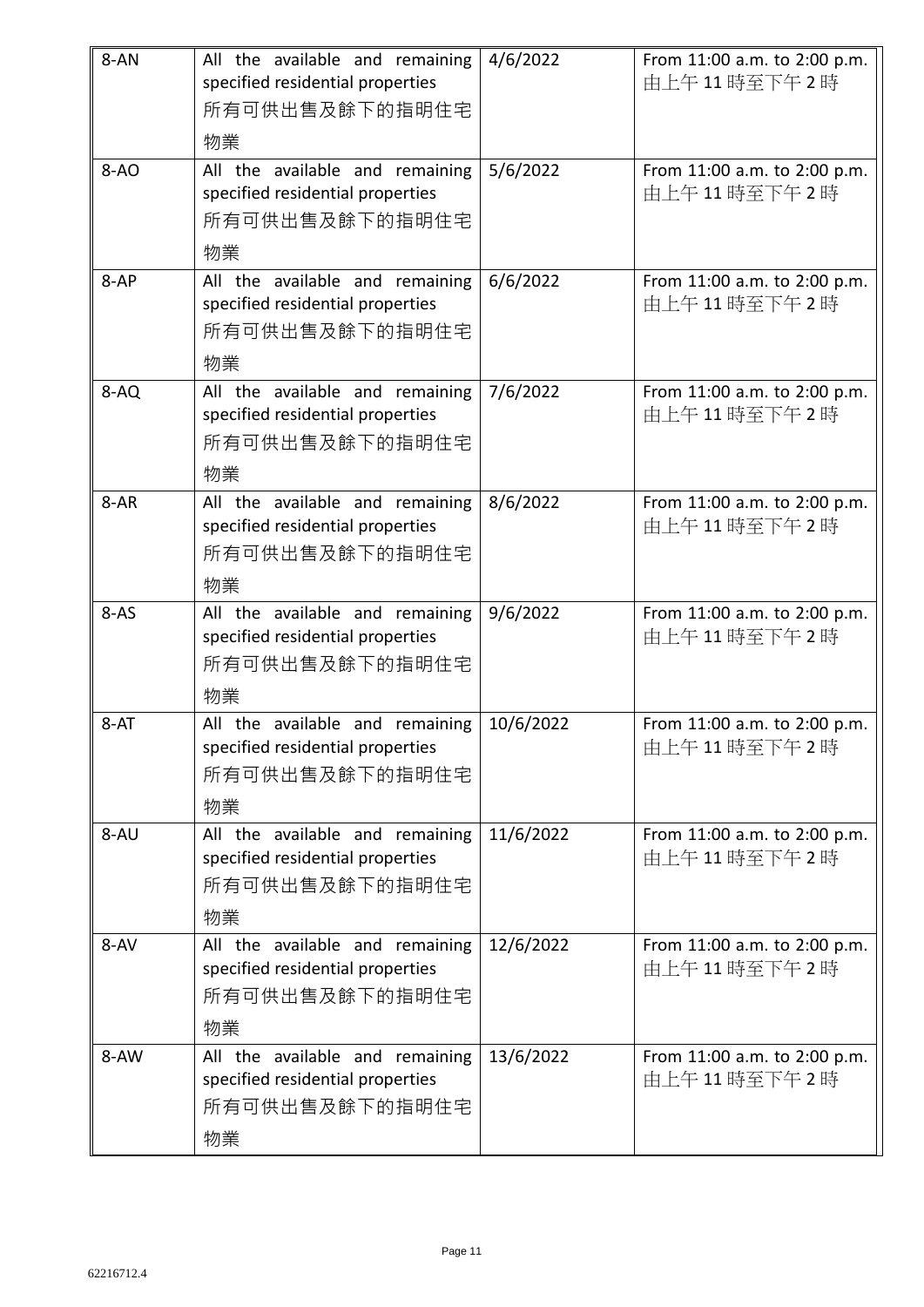| $8 - AX$ | All the available and remaining<br>specified residential properties<br>所有可供出售及餘下的指明住宅<br>物業 | 14/6/2022 | From 11:00 a.m. to 2:00 p.m.<br>由上午11時至下午2時 |
|----------|---------------------------------------------------------------------------------------------|-----------|---------------------------------------------|
| 8-AY     | All the available and remaining<br>specified residential properties<br>所有可供出售及餘下的指明住宅<br>物業 | 15/6/2022 | From 11:00 a.m. to 2:00 p.m.<br>由上午11時至下午2時 |
| $8 - AZ$ | All the available and remaining<br>specified residential properties<br>所有可供出售及餘下的指明住宅<br>物業 | 16/6/2022 | From 11:00 a.m. to 2:00 p.m.<br>由上午11時至下午2時 |
| 8-BA     | All the available and remaining<br>specified residential properties<br>所有可供出售及餘下的指明住宅<br>物業 | 17/6/2022 | From 11:00 a.m. to 2:00 p.m.<br>由上午11時至下午2時 |
| $8 - BB$ | All the available and remaining<br>specified residential properties<br>所有可供出售及餘下的指明住宅<br>物業 | 18/6/2022 | From 11:00 a.m. to 2:00 p.m.<br>由上午11時至下午2時 |
| 8-BC     | All the available and remaining<br>specified residential properties<br>所有可供出售及餘下的指明住宅<br>物業 | 19/6/2022 | From 11:00 a.m. to 2:00 p.m.<br>由上午11時至下午2時 |
| $8 - BD$ | All the available and remaining<br>specified residential properties<br>所有可供出售及餘下的指明住宅<br>物業 | 20/6/2022 | From 11:00 a.m. to 2:00 p.m.<br>由上午11時至下午2時 |
| 8-BE     | All the available and remaining<br>specified residential properties<br>所有可供出售及餘下的指明住宅<br>物業 | 21/6/2022 | From 11:00 a.m. to 2:00 p.m.<br>由上午11時至下午2時 |
| $8 - BF$ | All the available and remaining<br>specified residential properties<br>所有可供出售及餘下的指明住宅<br>物業 | 22/6/2022 | From 11:00 a.m. to 2:00 p.m.<br>由上午11時至下午2時 |
| $8 - BG$ | All the available and remaining<br>specified residential properties<br>所有可供出售及餘下的指明住宅<br>物業 | 23/6/2022 | From 11:00 a.m. to 2:00 p.m.<br>由上午11時至下午2時 |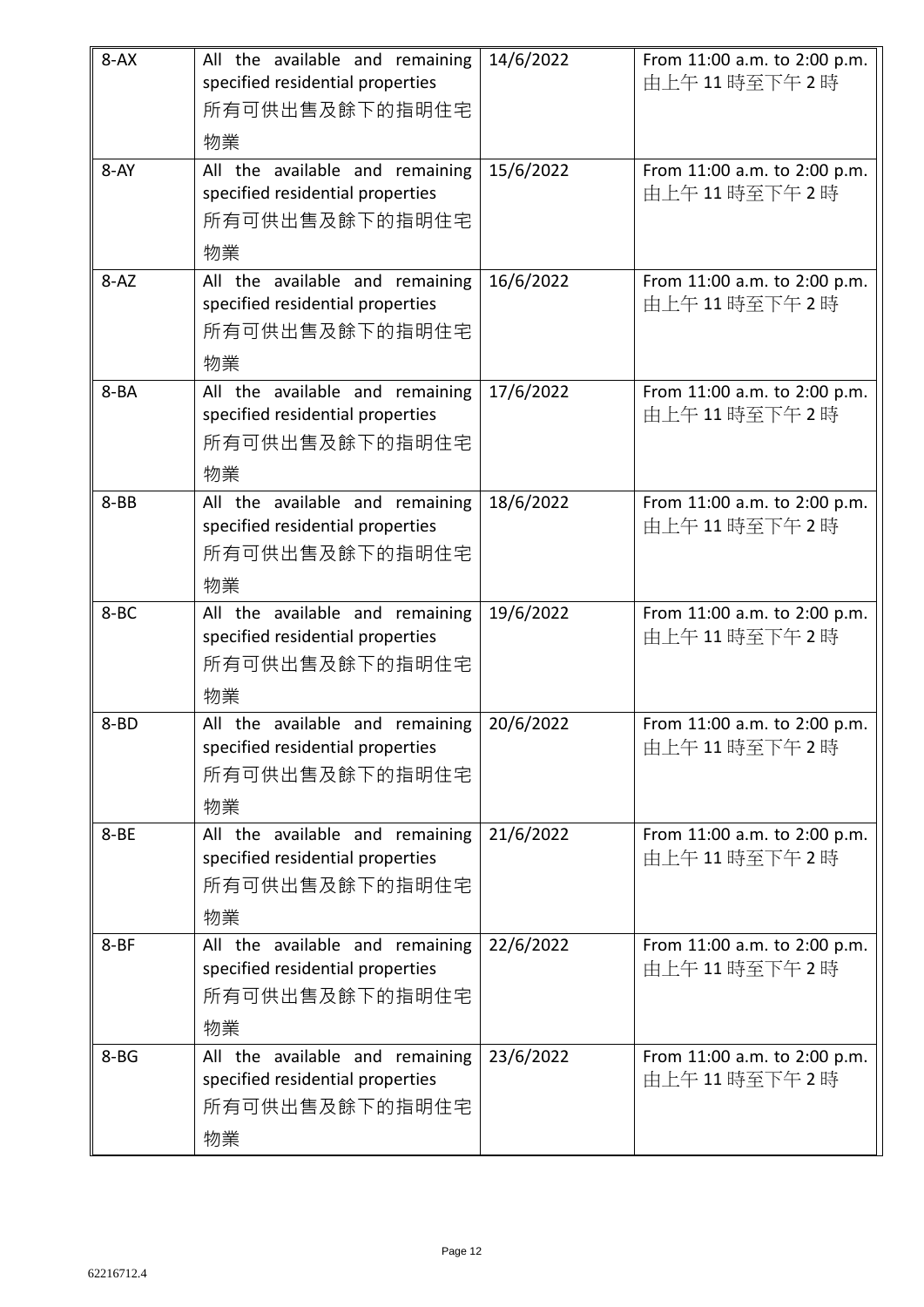| $8 - BH$<br>$8 - B1$ | All the available and remaining<br>specified residential properties<br>所有可供出售及餘下的指明住宅<br>物業<br>All the available and remaining<br>specified residential properties<br>所有可供出售及餘下的指明住宅 | 24/6/2022<br>25/6/2022 | From 11:00 a.m. to 2:00 p.m.<br>由上午11時至下午2時<br>From 11:00 a.m. to 2:00 p.m.<br>由上午11時至下午2時 |
|----------------------|--------------------------------------------------------------------------------------------------------------------------------------------------------------------------------------|------------------------|--------------------------------------------------------------------------------------------|
|                      | 物業                                                                                                                                                                                   |                        |                                                                                            |
| $8 - BJ$             | All the available and remaining<br>specified residential properties<br>所有可供出售及餘下的指明住宅<br>物業                                                                                          | 26/6/2022              | From 11:00 a.m. to 2:00 p.m.<br>由上午11時至下午2時                                                |
| 8-BK                 | All the available and remaining<br>specified residential properties<br>所有可供出售及餘下的指明住宅<br>物業                                                                                          | 27/6/2022              | From 11:00 a.m. to 2:00 p.m.<br>由上午11時至下午2時                                                |
| $8 - BL$             | All the available and remaining<br>specified residential properties<br>所有可供出售及餘下的指明住宅<br>物業                                                                                          | 28/6/2022              | From 11:00 a.m. to 2:00 p.m.<br>由上午11時至下午2時                                                |
| 8-BM                 | All the available and remaining<br>specified residential properties<br>所有可供出售及餘下的指明住宅<br>物業                                                                                          | 29/6/2022              | From 11:00 a.m. to 2:00 p.m.<br>由上午11時至下午2時                                                |
| 8-BN                 | All the available and remaining<br>specified residential properties<br>所有可供出售及餘下的指明住宅<br>物業                                                                                          | 30/6/2022              | From 11:00 a.m. to 2:00 p.m.<br>由上午11時至下午2時                                                |

Please refer to the following section entitled "Other matters".

請參閱下項「其他事項」。

**The method to be used, where 2 or more persons are interested in purchasing a particular specified residential property, to determine the order of priority in which each of those persons may proceed with the purchase:**

**在有兩人或多於兩人有意購買同一個指明住宅物業的情況下,將會使用何種方法決定每名該等人 士可購買該物業的優先次序:**

Please refer to the above method and "Other matters".

請參照上述方法及「其他事項」。

## **Other matters:**

## **其他事項:**

1. The Vendor does not bind itself to review, consider or accept the highest tender or any tender, and has the absolute right(s):-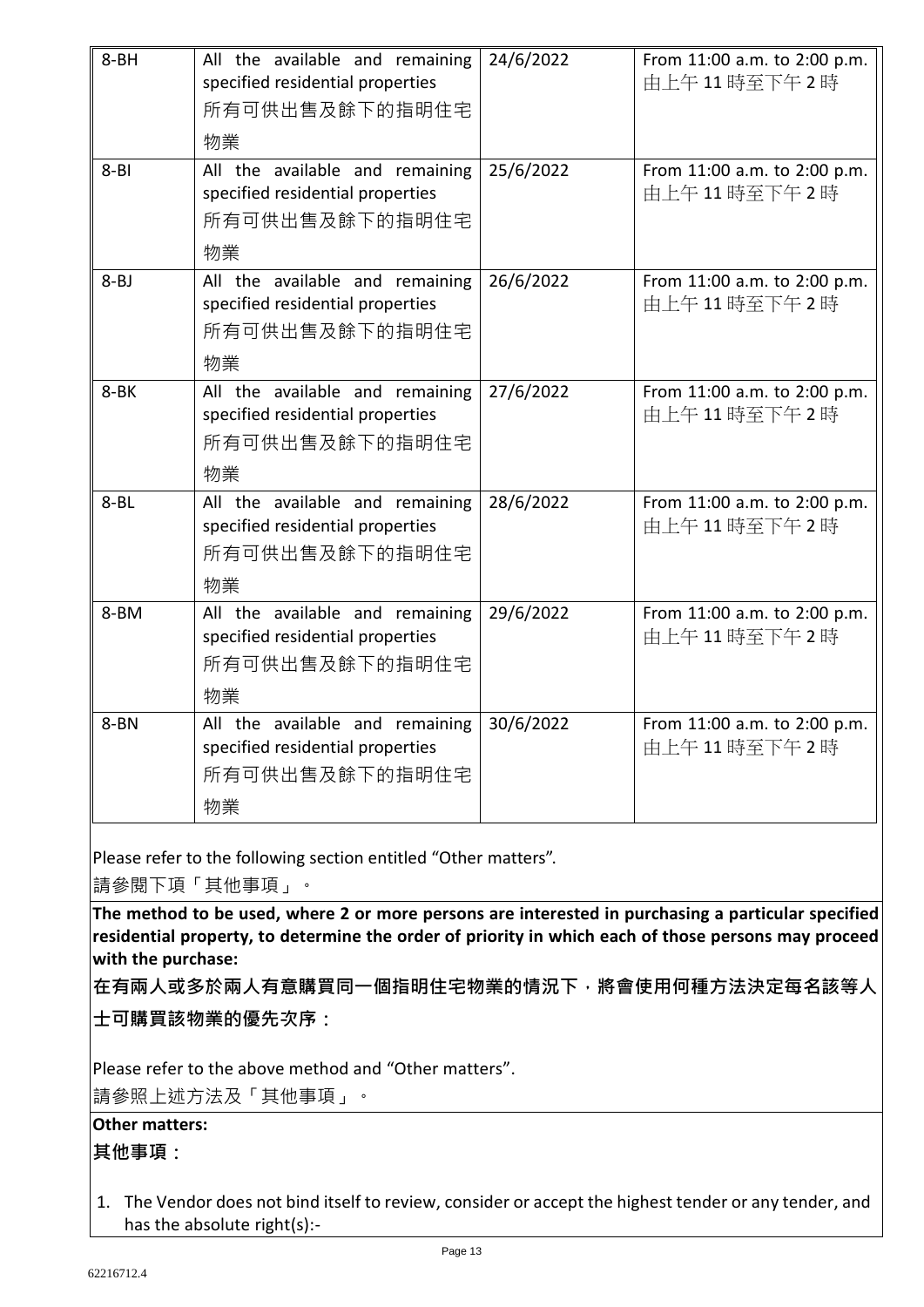賣方無必要閱覽、考慮或接納出價最高的投標或任何投標,並有絕對權利以:

(a) to accept any submitted tender for any or all of the specified residential properties (herein offered to be sold) at any time before the closing date and time of the tender by amending this Sales Arrangements or any other appropriate means;

在招標截止日期及時間前的任何時間透過更改本銷售安排或其他合適的方式以接納已提 交的有關任何或所有(在此銷售安排供出售的)指明住宅物業的投標;

(b) to reject any tender or withdraw any or all of the specified residential properties (herein offered to be sold) from sale at any time before the acceptance of any submitted tender by amending this Sales Arrangements or any other appropriate means; 於接納任何已提交的投標前的任何時間拒絕任何投標或透過更改本銷售安排或其他合適

的方式以撤回出售任何或所有(在此銷售安排供出售的)指明住宅物業;

(c) to sell or dispose of any or all of the specified residential properties (herein offered to be sold) to any person by any method from time to time by amending this Sales Arrangements or any other appropriate means;

不時透過更改本銷售安排或其他合適的方式以任何方法向任何人士出售或處置任何或所 有(在此銷售安排供出售的)指明住宅物業;

(d) to adjust the closing date and/or time of the tender for any or all of the specified residential properties (herein offered to be sold) from time to time by amending this Sales Arrangements or any other appropriate means; and 不時透過更改本銷售安排或其他合適的方式以調整任何或所有(在此銷售安排供出售的)

指明住宅物業的招標截止日期及/或時間;及

- (e) to disqualify any non-conforming tenders. 取消任何不符合要求之投標的資格。
- 2. The specified residential properties are available for viewing by tenderers by prior appointment. Tenderers are invited and advised to view the specified residential properties before submission of tender offer.

指明住宅物業現正開放予已預約的投標者參觀,特此邀請並建議投標者在入標前參觀指明住 宅物業。

3. Persons interested in submitting tenders of the specified residential properties are reminded to read the latest register of transactions of the Development so as to ascertain whether a particular specified residential property is still available for tender on a date of sale. A specified residential property will become unavailable for tender once the Vendor accepts a tender before 11:00 a.m. on the next day after the close of a previous tender exercise of that specified residential property. Please note also that the register of transactions of the Development may not be updated immediately after the Vendor accepts a tender. Please make enquiry with the Vendor as to whether a particular specified residential property is still available for tender on a date of sale. 有意遞交指明住宅物業的投標的人士敬請檢視發展項目最新的成交紀錄冊,以知悉某一指明

住宅物業在某一出售日期是否仍然可供招標出售。一旦賣方在該指明住宅物業前一輪的招標 程序完結後的翌日上午11時正之前接納該指明住宅物業的投標,該指明住宅物業即不再可供 招標出售。另請亦注意發展項目的成交紀錄冊未必一定於賣方接納投標後立即更新。請向賣 方查詢某一指明住宅物業在某一出售日期是否仍可供招標出售。

4. In the event of any discrepancy between the English and Chinese versions of these Sales